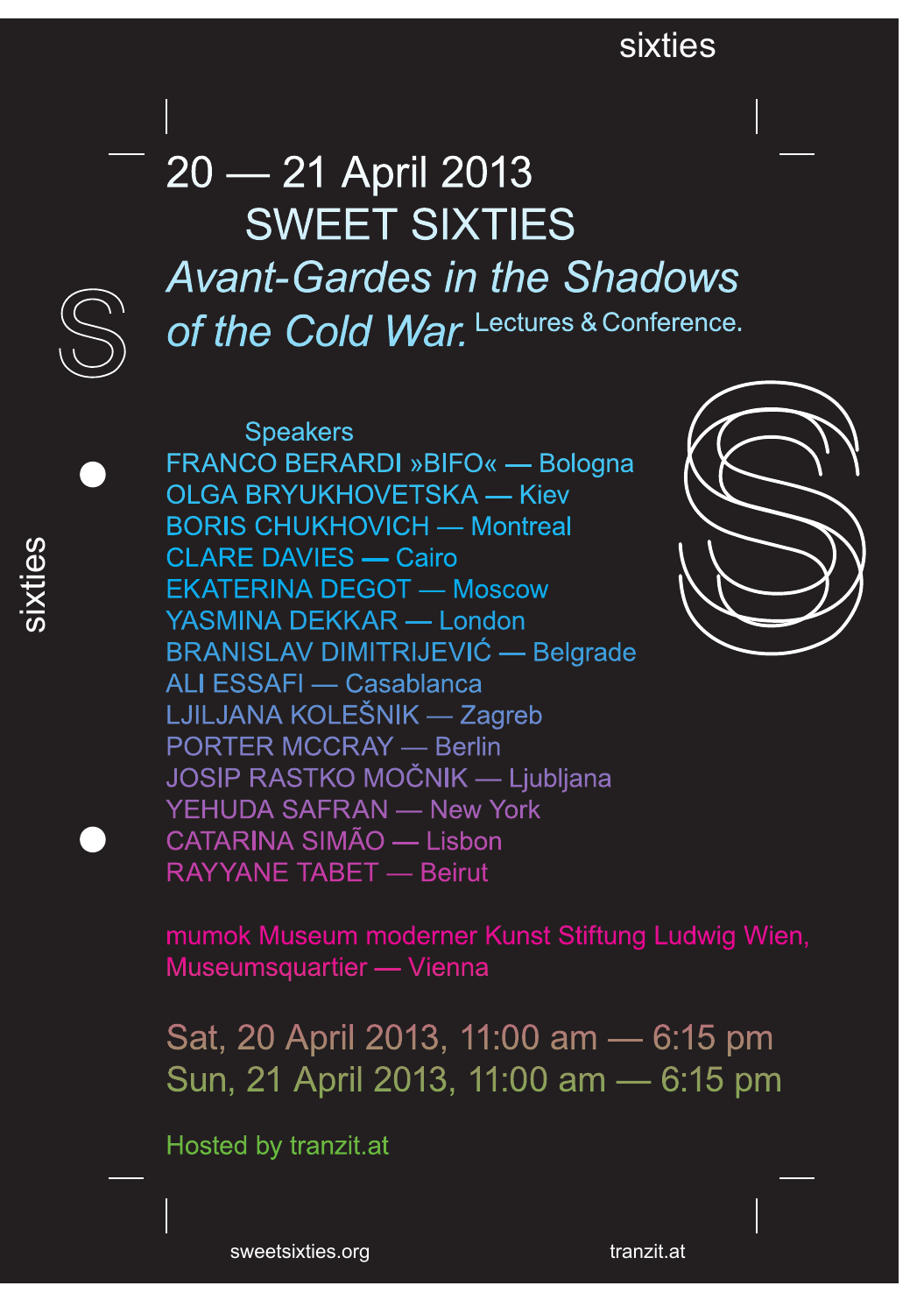## BENVENUTA! ласкаво просимо! WELCOME! ! بحرن приветствие!

добродошао! DOBRO DOŠAO! DOBRODOŠEL! WILLKOMMEN! BeM-viNDO!



### **MISSION STATEMENT**

*SWeet SixtieS* is a long-term trans-regional research initiative working between art, research, media and educational contexts in Europe, the Middle East, West and Central Asia and Northern Africa. involving a particular group of experimentally-orientated arts and research groups as well as particular artists, researchers and media, Sweet 60s investigates hidden histories or underexposed cultural junctions and exchange channels in the revolutionary period of the 1960s.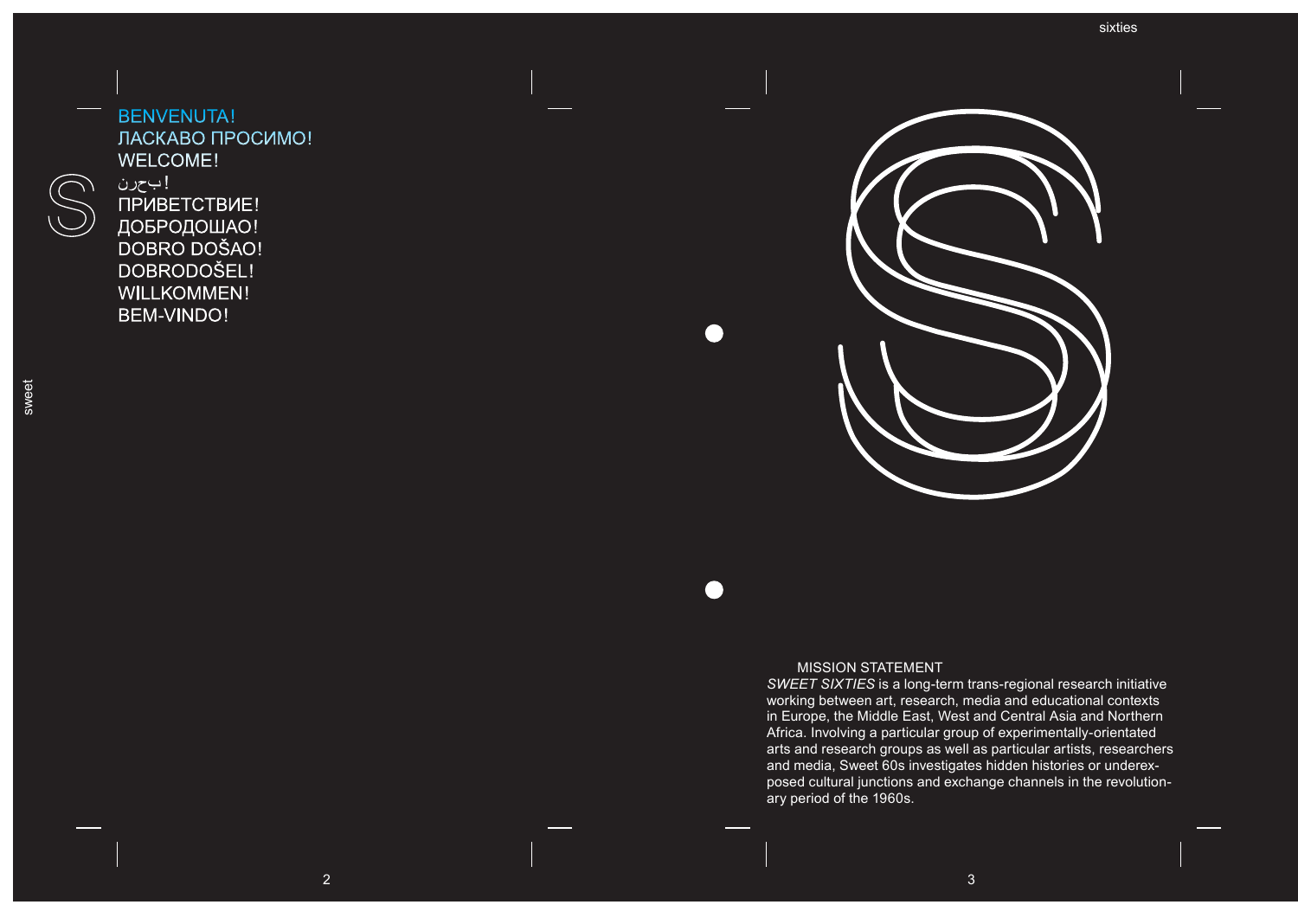# Forword

 $\begin{pmatrix} 1 \\ 1 \end{pmatrix}$ 

MODERNITIES TRANSMOGRIFIED. *A Sweet Sixties Conference and Lecture Series* 

In the 1960s, the landscapes and cities of protectorates and former colonies from india to the Maghreb, from the Soviet Republics to the new states in the Southern hemisphere were replete with the spirit and forms of modernity; forms that transmogrify and then dissolve into the thin air of the vernacular. The star-maps that are used to survey these artificial worlds often serve to navigate the boundaries between private and public domains.<br>The world is full of eerie displacements, gestures of the

uncanny, and the constellation of the real exists in a plethora of doubled forms. Question marks, meanderings, rows of numbers, and persons of the line belong to the inventory at hand. Communi cation machines emerge and shut themselves up before they have the chance to become immaterial, disappear, and corrode in postmodernity.<br>The air of the 60s echoes a spirit of emancipation. And

the newly arising art-scapes are interspersed with double agents: diasporas bring their academies; the streams between Soviet, North and South American, Western European, Non-Aligned etc. are full of interlocutions, hidden pathways, and narratives of trade routes beyond the seemingly stable hegemonies of the blocks.

The stories and spirits of a parallel avant-garde, whose silhouettes have yet to be found on the walls of the western canon, are the theme of this conference.

5

georg Schöllhammer

4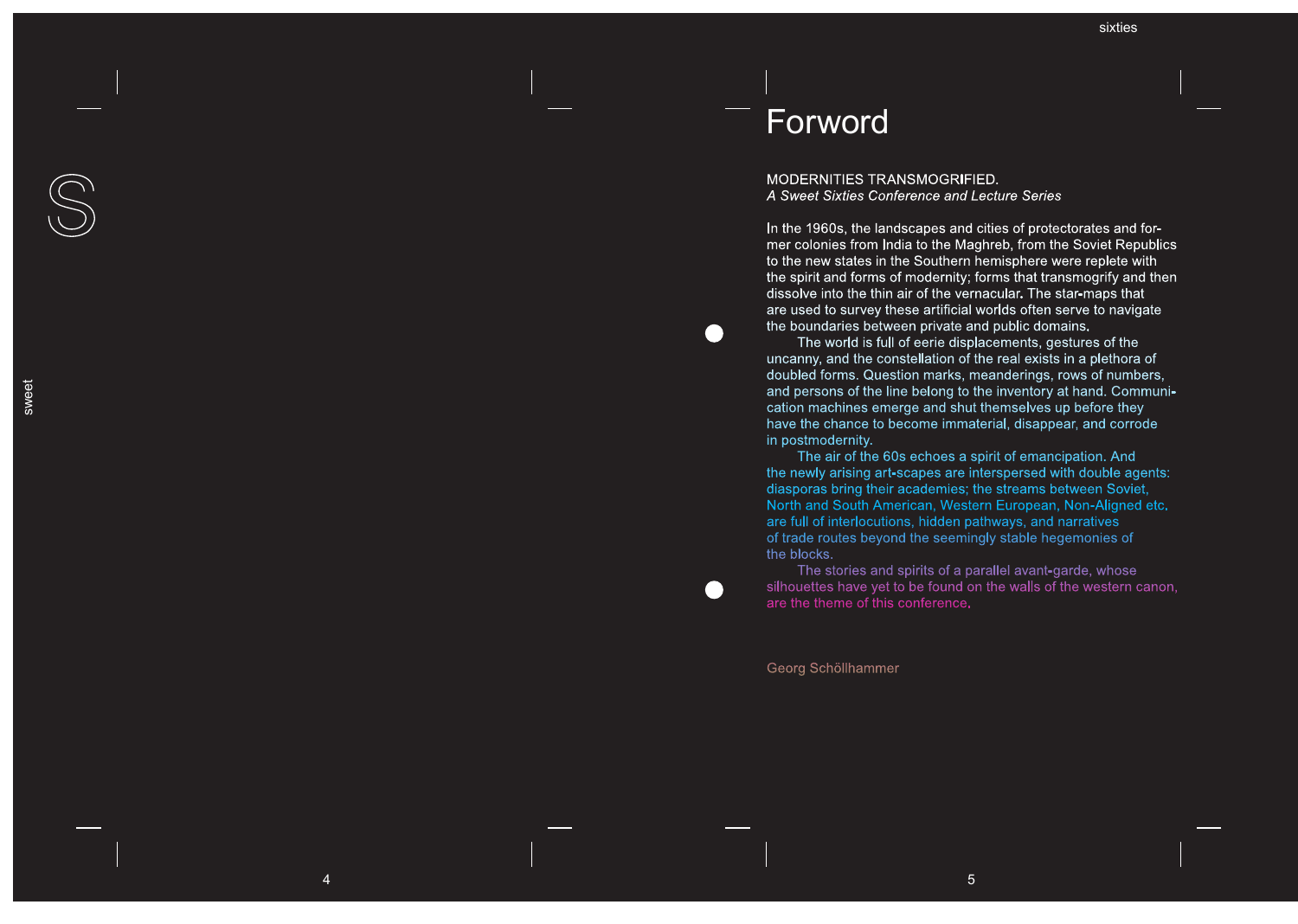# Sat, 20/04/2013



**11:00 am** welcome kLeMeNS gRuBeR

**11:15 am** introduction: Sweet Sixties geOR g SC hÖLL hAMMeR

## Lecture Series

**11:30 am** Josip Rastko Močnik

**Before the Coulours Exploded: Degree Zero of Symbolisation**

in 1966, Michel Foucault published *Les mots et les choses*, »Words and Things«; in his title, »and« is meant as a disjunction: something is either a »thing« or it is a »word«. A year or two earlier, an artistic and intellectual current in Slovenia-Yugos lavia proposed to read the expression as a conjunction: » words are things«. This simple programme triggered complex effects. it broke with the humanism of the fifties; lay off temptations of anthropocen trism: Proclaiming that humans are »things among other things«, it practically resolved the contradiction of hedonism by identifying discipline with pleasure. however, recognising that »the world as the world of things« has its own »orders«, proponents of »reism« were soon led to admit that those things which are words have an order of their own, a linguistic order they started to grasp in the spirit of the epoch, i.e., in Saussurean-jakobsonian terms and within semiotic horizon. This minimal theorisation of an

0

artistic programme retroactively proved to be the point of divergence: 1. Visual arts affirmed the purity of the line and the drawing – engaging in what critics called »conceptualism«. 2. Poetry renounced rhetoric and »secondary systems of signification«, favouring simple constructions or, more radically, stepping over into typographic poetry. 3. Theory soon engaged in the elaboration of the »materiality of the signifier«. Historical destiny of the divergent varieties has been uneven: conceptualism was canonised; poetic »reism« has been reduced to a historical digression; theory re-focused its »artistic« interest towards cultural forms of popular resistance (punk-rock etc.), and lived its short-termed feast of a *recontre manquée* with the »masses«.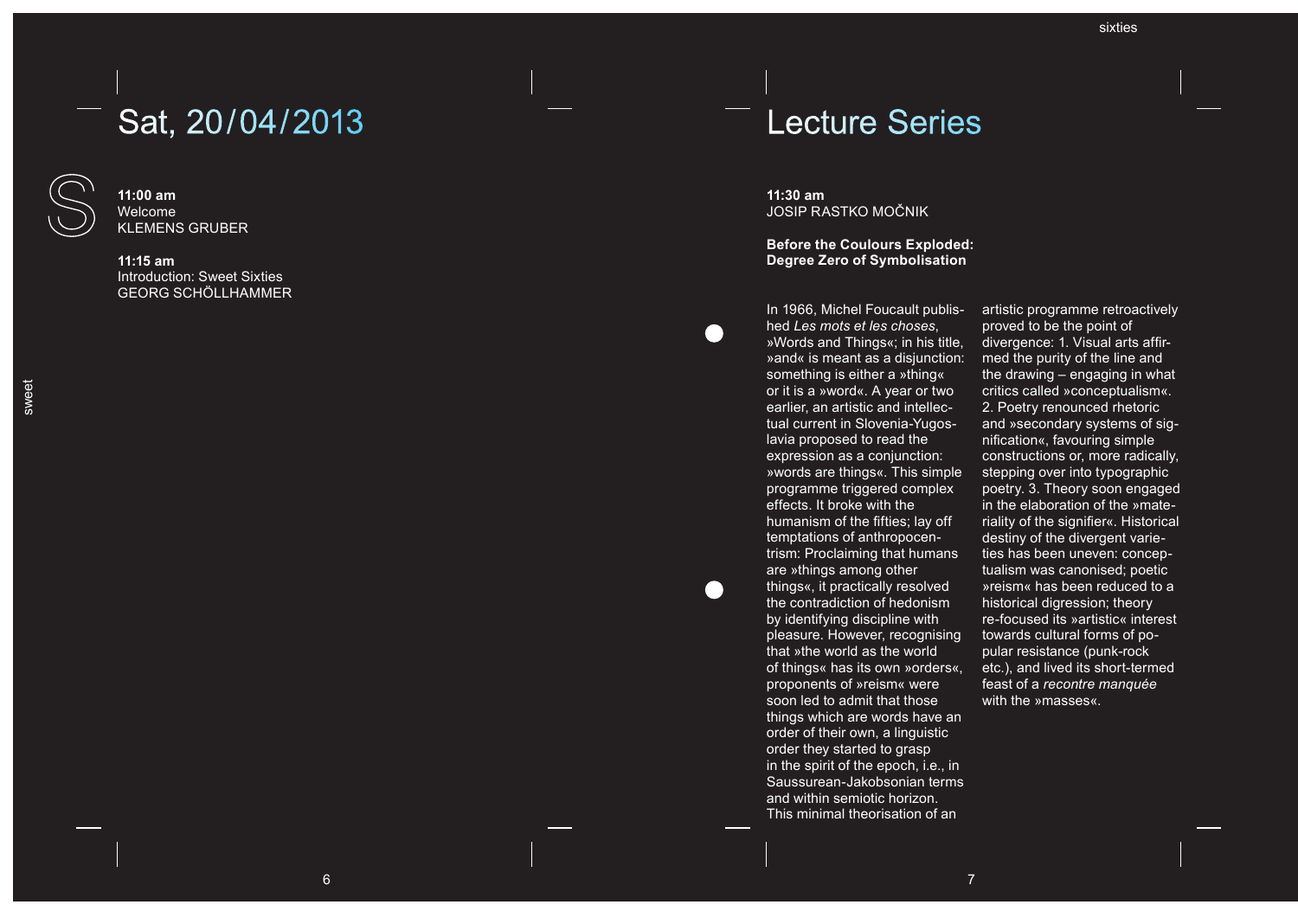sweet

### **12:00 pm** FRANCO BeRARDi »BiFO«

**Three possible points of view on the '60s.** 

Culmination. The culmination point of the modern experience and of Futurism.

Immanence. The development of the general intellect as possibility for full emancipation from capitalist constraints and exploitation.

End. The beginning of the end of the future, which surfaced in the following decade.

The process of scholarization – the deployment of the mass educational system – is the most important marker of the full development of modern civilization. it is also the immanence of the possibility of the full deployment of the tendency towards the liberation of human life from the capitalist form of the economy.

The alliance between workers and students. The relation between

artists and engineers. The starting of experimentation on the Net, and the infinite possibilities generated by the meeting of psychedelic imagination and technology. The paranoid legacy of the century of revolution and

belonging blocked the possibility of deploying the immanent possibility. And the world entered the convulsive phase of collapse and de-civilization we are now immersed in.

# **2:00 pm**

YEHUDA SAFRAN

**The Architectural Consequences of Political Thinking**

Closing Conference

It is not often that we reflect on the great formal contributions made by architects who have undertaken a political position. For some reason, those on the right have attracted a great deal of interest, while the left was – and is – unsung. Yehuda Safran focuses on several architects who were engaged with and shaped the communal typology of the architecture of the communes in israel in the Sixties and earlier. Most of them were educated in vienna and Berlin and arrived in Palestine with little experience. Their names are less known than Fric Mendelsohn but their contribution was no less important.

Yehuda Safran elaborates on the relationship between forms of life and architecture as the key insight concerning innovation in the aftermath of wwii, against indifferent production on a very large scale. he will introduce three Brazilian architects: villa Nouva Artigas, Lina Bobardi, and Paulo Mendes da Rocha (who is still

among us) as a way of comparison in an urban environment. The optimism of those years can clearly be seen in their designs, in their under takings, and in the quality of their thinking.

**12:30 pm**

**1:00** Lunch Break

Discussion with Panellists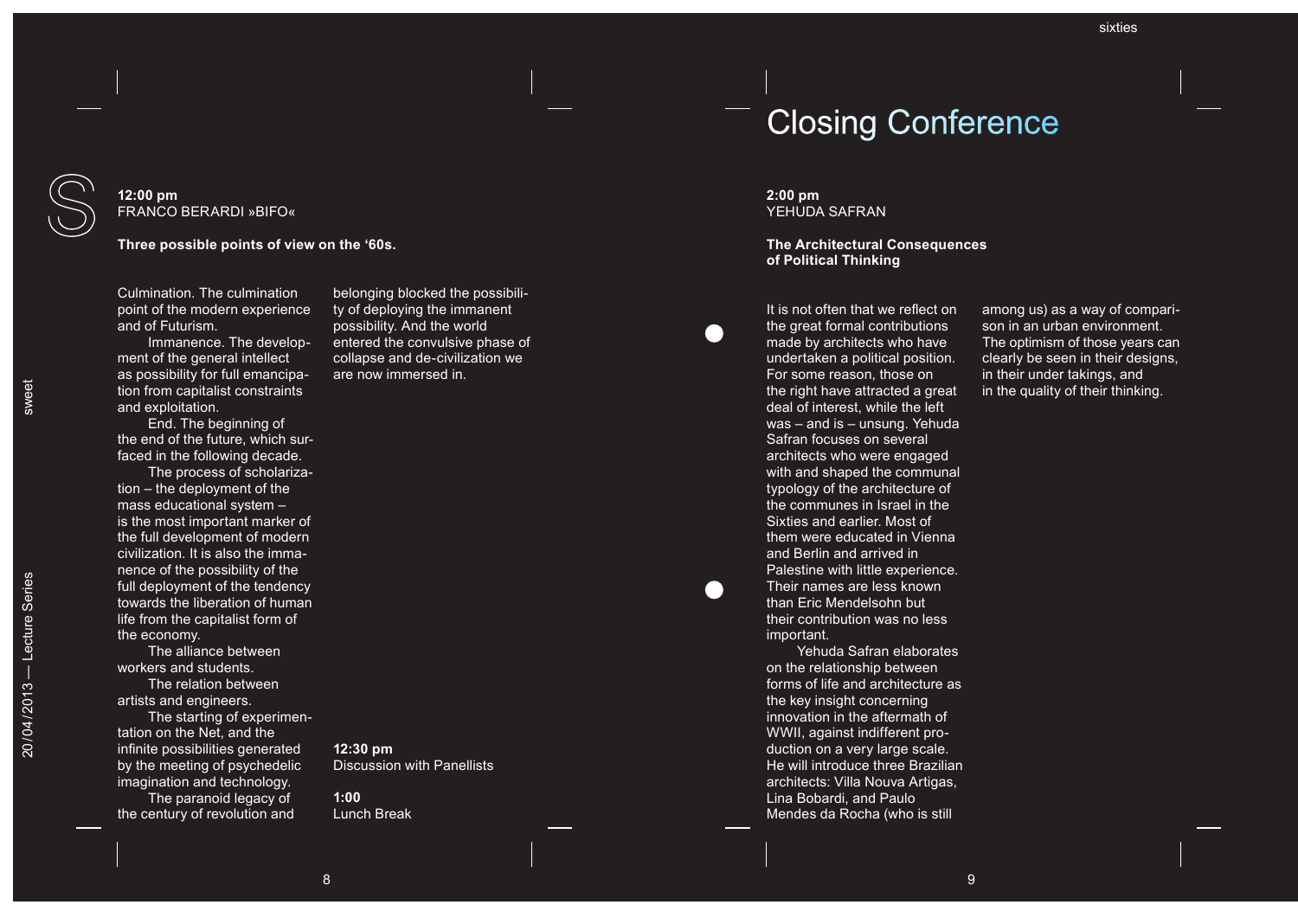### **2:30 pm**  CLAR e DAvie S

#### **Wonderful Things: The Labor of Art Work.**

in the mid-1920s, the institutionalization of a state arts sector in Egypt began in earnest. The same period was marked by a turn towards the »Eqyptianization« of art and, ultimately, a backlash against the dominance of cultural policy-making and the new arts administration by foreign nationals. in this context, the control of arts bureaucracy, and, specifically, Egyptian art ists's rights to it, was understood as a political issue. Clare Davies argues that definitions of the artist's role, art world dynamics, and works of art in 20th-century Egypt benefit from a consideration of the politics of labor in the same period. She offers a series of theses qualify ing the nature of an evolving relationship between art and labor based on a discussion of specific developments in the state arts sector and a consideration of individual works of art.

### **3:00 pm** YASMINA DEKKAR

### **Early Algerian Cinema as a Site of International Solidarity**

Yasmina Dekkar explores the constitution of Algerian cinema in 1957 and the inauguration of the Cinemathèque d'Algiers in 1964 as a site of international solidarity. Algerian cinema is literally a ›cinéma de combat‹, as it was born in 1957 during the struggle for independence in the maquis. One of the founding figures acting as a transmission agent was the French communist documentary filmmaker René Vaut ier, who had joined the liberation movement and established the first cinema school for (native) Algerians by setting up a documentary film unit in

The Cinemathèque was. founded two years after Algeria gained independence in 1964 by Ahmed Hocine with the help of henri Langlois, the founder of the Cinemathèque of Paris. For more than forty years it was a place for open debate and critique of aesthetic, social and political issues, and a meetingpoint for national and international filmmakers. A great many important Algerian and international filmmakers (including Beloufa, Allouache, Zinet, Chahine, godard, herzog, and

Pontecorvo) passed through this institution, which at the time was deemed second most important of its kind. why has official historiography neglected this intense moment of exchange between different voices and filmic languages?



Ministère de l'information et de la Culture – Alger (ed.) (1974) Cinéma: Production Cinématographique 1957—1973. Alger: Ministère de l'information.

**3:30 pm**  Discussion with Panellists

**4:00 pm** Coffee Break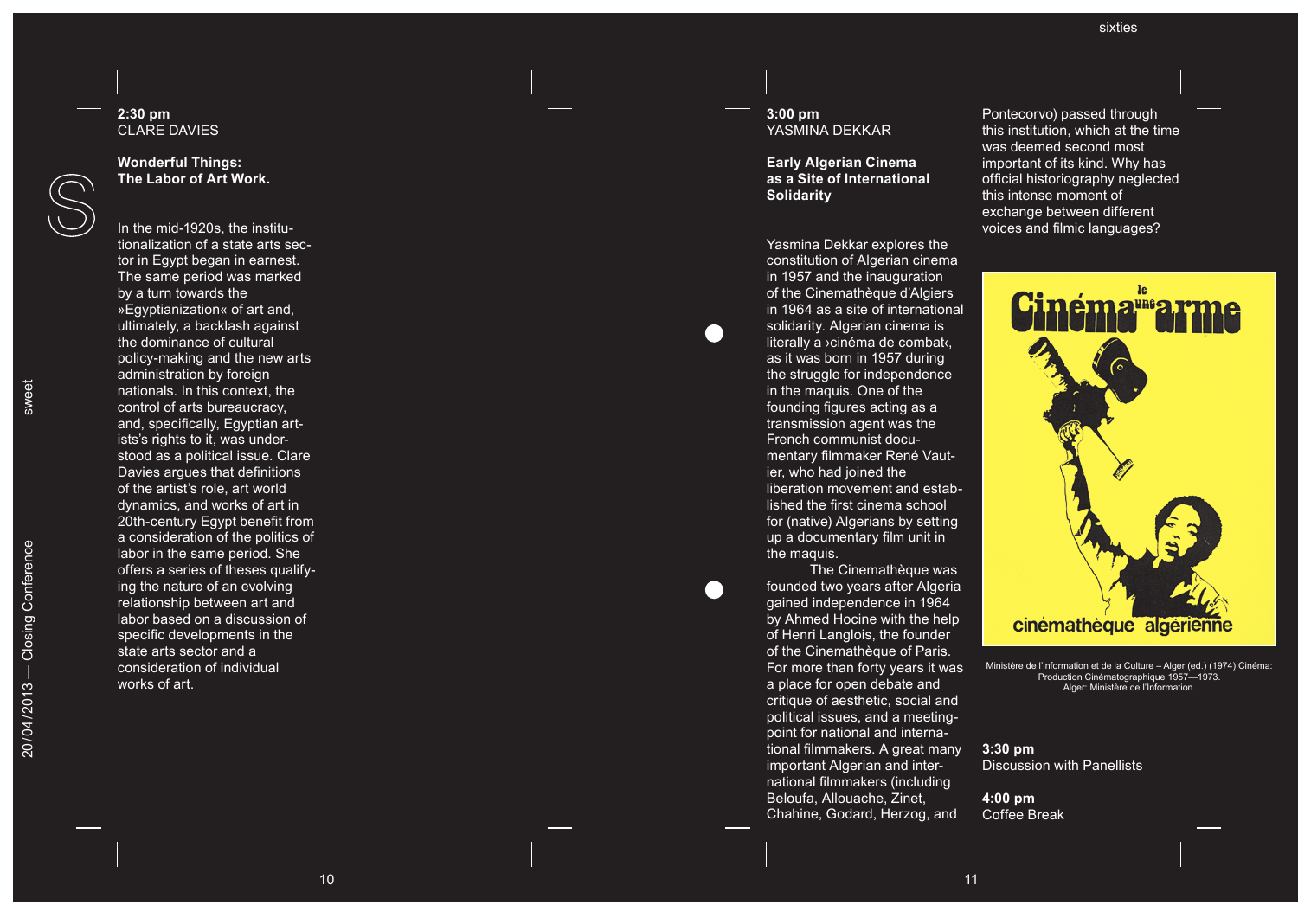### **4:30 pm**  ALi eSSAF i

**Portrait of the Artist in Dominated Country**

Ahmed Bouanani began writing

and drawing when he was just 14-years-old. one of the first film directors to emerge from postcolonial Morocco, Bouanani graduated from L' institut des Hautes Etudes Cinématographiques (IDHEC) in Paris in 1963 with a degree in film editing. when he returned to his home country, he felt newly independent, filled with dreams and brimming with ideas for new projects. At the time though, it was impossible to make a film in Morocco without approval from the Moroccan Cinema Center, le Centre Cinématographie Marocain (CCM). however, the CCM was nothing but a propaganda arm of the National Security Department.

From the beginning, the bohemian and free-spirited Bouanani frequently clashed with the many forms of censor ship and repression he encoun tered as an artist and filmmaker in Morocco. Every attempted production was a battle from which neither the director nor the film emerged untarnished, and for years, the CCM contin ued to prevent him from direct ing movies.

But the young artist perse vered! he continued working,

trying to shoot films, not under his own name, but using the approved names of his col leagues and founded, along with three other directors, the first collective of independent film makers. it was under the name of this collective that Bouanani was able to release the masterpiece of Moroccan cinema »Trace« in 1969.

in addition to being heavily censored, Bouanani also faced plagiarism. As a result of his precarious position, several of Bouanani's colleagues took credit for his films which they did not create but simply lent their names to. it wasn't until 1980 that Bouanani finally succeeded in releasing »Mirage«, his unique full-length film properly credited under his own name. This film, along with »Trace«, would go on to became some of the most iconic films of Moroc can contemporary cinema.

Delving further into Boua nani's films, writing and works of research, it is easy to see why the Moroccan government wanted to keep Bouanani silent.<br>The government wanted to alter the memories of native Moroccans and Bouanani's tire less attempts to present an authentic and accurate view of the Moroccan people before and during the French colonization of Morocco, was considered a crime equitable to heresy by a censorship-friendly Moroccan government. They declared their version of history the only

**5:00 pm** RAYYANE TABET

**Season's Greetings: An Annotated Postcard**



Seasons Greatings. An Annotated postcard, Courtesy Rayyane Tabet

The Trans-Arabian Pipeline Company built the world's longest pipeline linking Saudi Arabia to Lebanon. By examining a greeting card, circulated by the company to its employees in the early 60s, this talk will uncover the elements that make up this image and discuss the creation of an American corporate identity.

**5:30 pm**  Discussion with Panellists

version.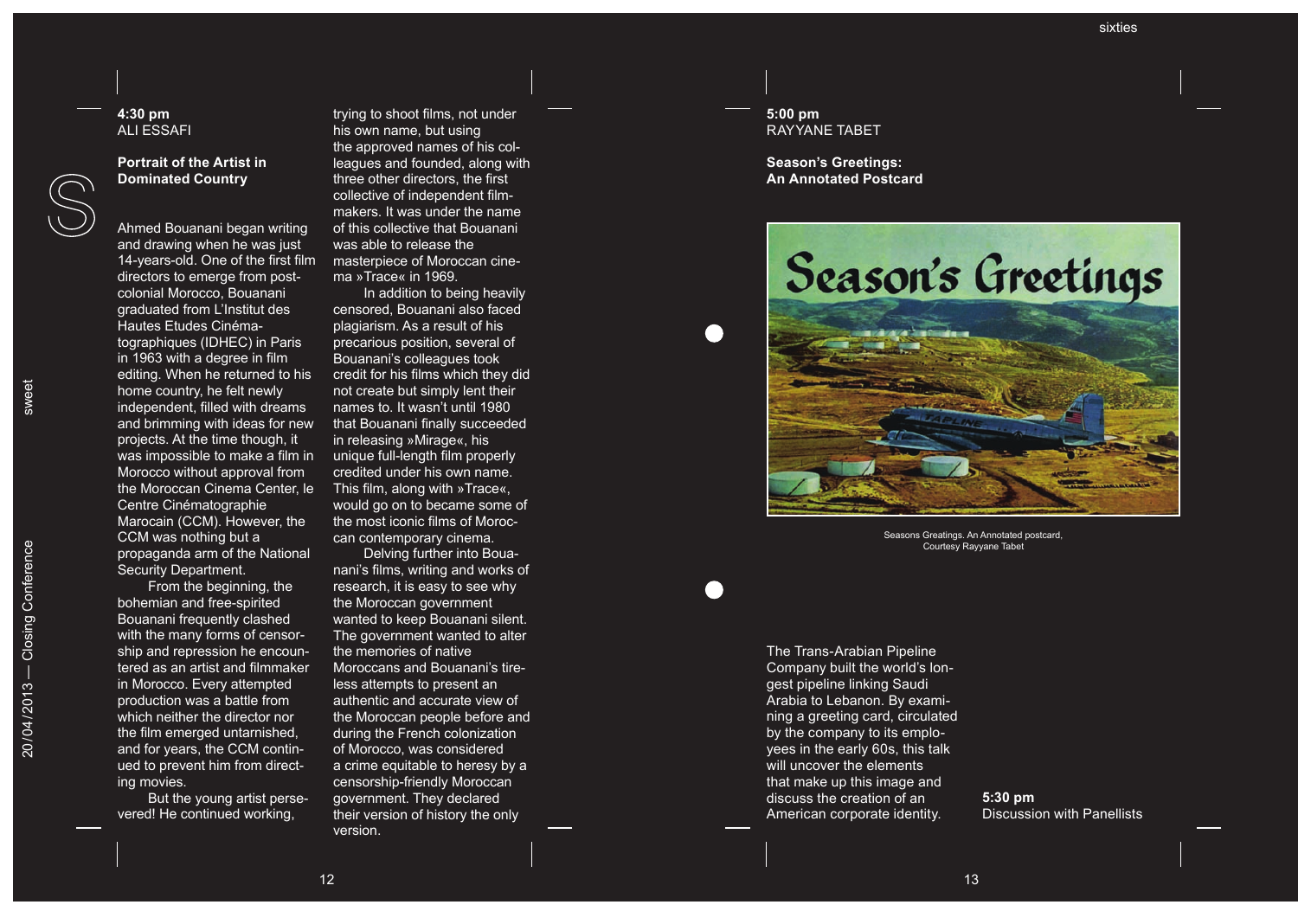# Sun, 21/04/2013 **Lecture Series**

**11:00 am** ekAteRiNA DegOt

 $\bullet$ 

 $\qquad \qquad \bullet$ 

**Arkadi and Boris Strugatzky**'**s**  *Monday Begins on Saturday* **(1961) and Soviet Everyday Dialectics**

The Strugatsky Brothers's *Monday Begins on Saturday* (1961) tells the story of a programmer who after a set of coincidences begins working at the Research institute for wizardry and Sorcery, which is organized into sections such as the Department of Prophecies and Predictions or the Department of Linear Happiness. The institute's main philosophy is dialectical: positivism and vulgar materialism must be fought off at all costs and opposed with the weapons of magic and the imagination. Its ethic of incessant research alluded to in the title of the novel – is similarly dialectical: an ideal life of perpetual inquiry and thinking, opposed to the quick fixes of consumerism and immediate satisfaction. Here even knowledge of the future should not be **»**consumed**«** – it must remain an open horizon. But this utopian atmosphere is secured by almost inexhaustible state support, propped up by

an ever-growing bureaucracy, and protected from the demands of the market.

 $\bigcirc$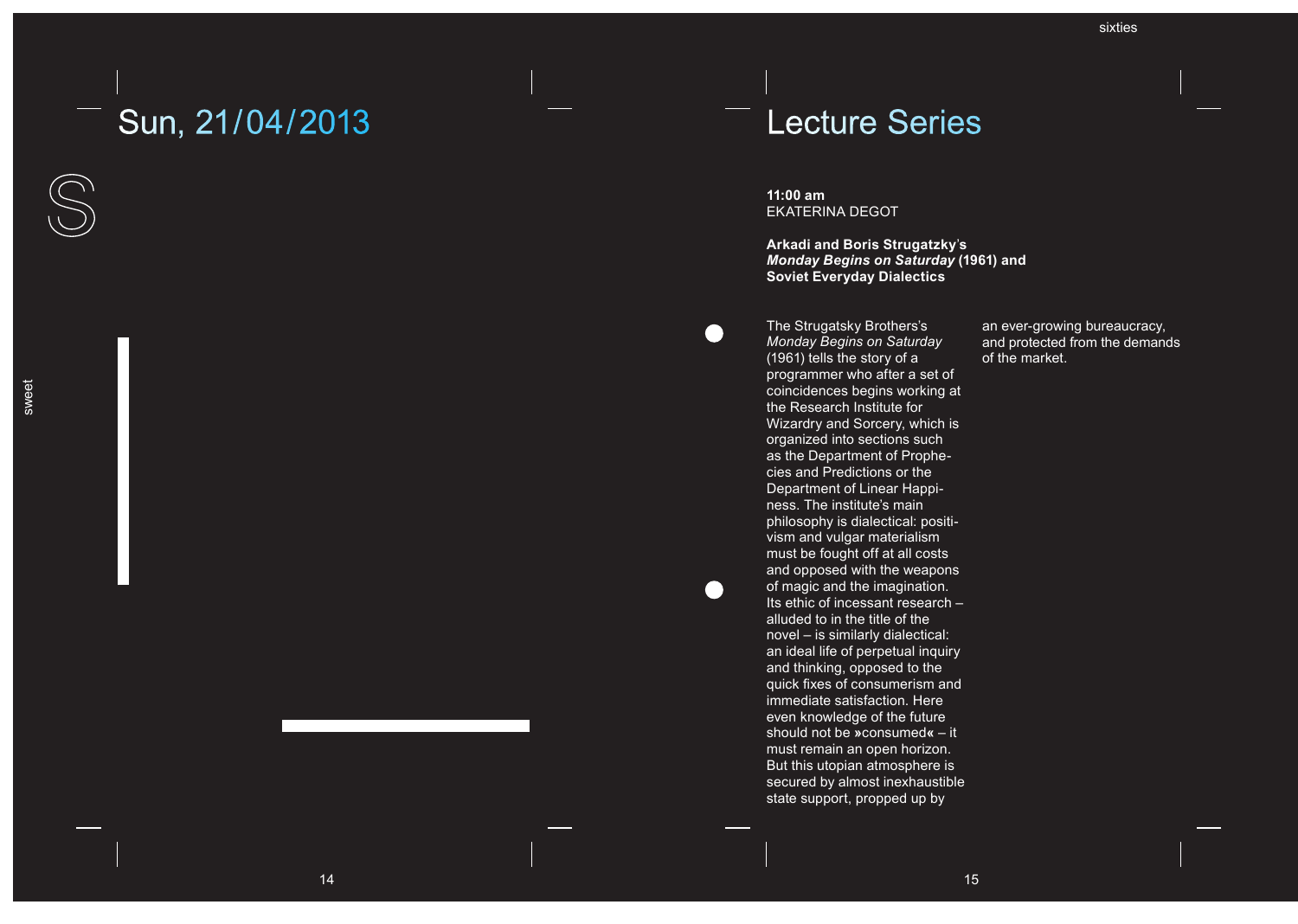## Closing Conference

**11:30 am**  OLGA BRYUKHOVETSKA

**Revolutionary by Form, National by Content:**  *Shadows of Forgotten Ancestors* **as a Text of Resistance.**





Larysa kadochnykova in the film *Shadows of Forgotten Ancestors* (Dovzhenko Film Studios, 1965)

the Film *Shadows of Forgotten Ancestors* (Dovzhenko Film Studios, 1965) is one of the most important visual manifestos of the Soviet 60s, probably its most radical version. On the one side, *Shadows* moves away from the center geographically. it realizes an interest to the periphery, the margins, the regions of underdevelopment,

which was typical for the Thaw. Shot at the Ukrainian part of the Carpathian Mountains *Shadows* features the hutsuls, an ethnic group with their distinctive traditional culture, and does it in a strikingly authentic way. Not only the film reanimates their language, material culture, and rituals, but the very real living hutsuls themselves enter the screen. in this respect the film follows another major imperative of the Thaw  $-$  to be true to reality. On the other side, *Shadows* radically rejects realism and revolutionizes cinematic form. it is a self-reflective, fragmentary modernist text, which is not centered on the dominant point of view. A contemporary audience saw the film as hallucinatory, intoxicating and delirious. in this respect *Shadows* is close to politicized formalism of 60s cinema, which departs from the classical narrative conventions to be true to what Pasolini called an ›original, oneiric, barbaric, irregular, aggressive, and visionary‹ quality of cinema. *Shadows* is a text of resistance because it rejects the point of view of the dominant subject, and does it both in terms of a nation and a form, thus performing a double decentralization.

#### **12:00 pm**  BORiS ChukhOviCh

**Behind the Veil of Orientalism: European Utopias in Central Asia**

tectural practices. Three particular topics will be specifically discussed: the socialistic melting pot in Central-Asian urbanism, the use of water in public spaces, and the »Petersburgization« of the historic heritage in old cities.



B. Mezentsev, B. Zaritzkiy, E. Rozanov, V. Shestopalov Lenin Square (Tashkent), 1965 3D visualization — (c) B. Chukhovich, 2013

Boris Chukhovich focuses on different European utopias that are rooted in the modern architecture of Central Asia. Their expressions during the 1960s will be examined through two teleological perspectives: the colonial past of the region and its contemporary archi-

**12:30 pm**  Discussion with Panellists

**1:00 pm** Lunch Break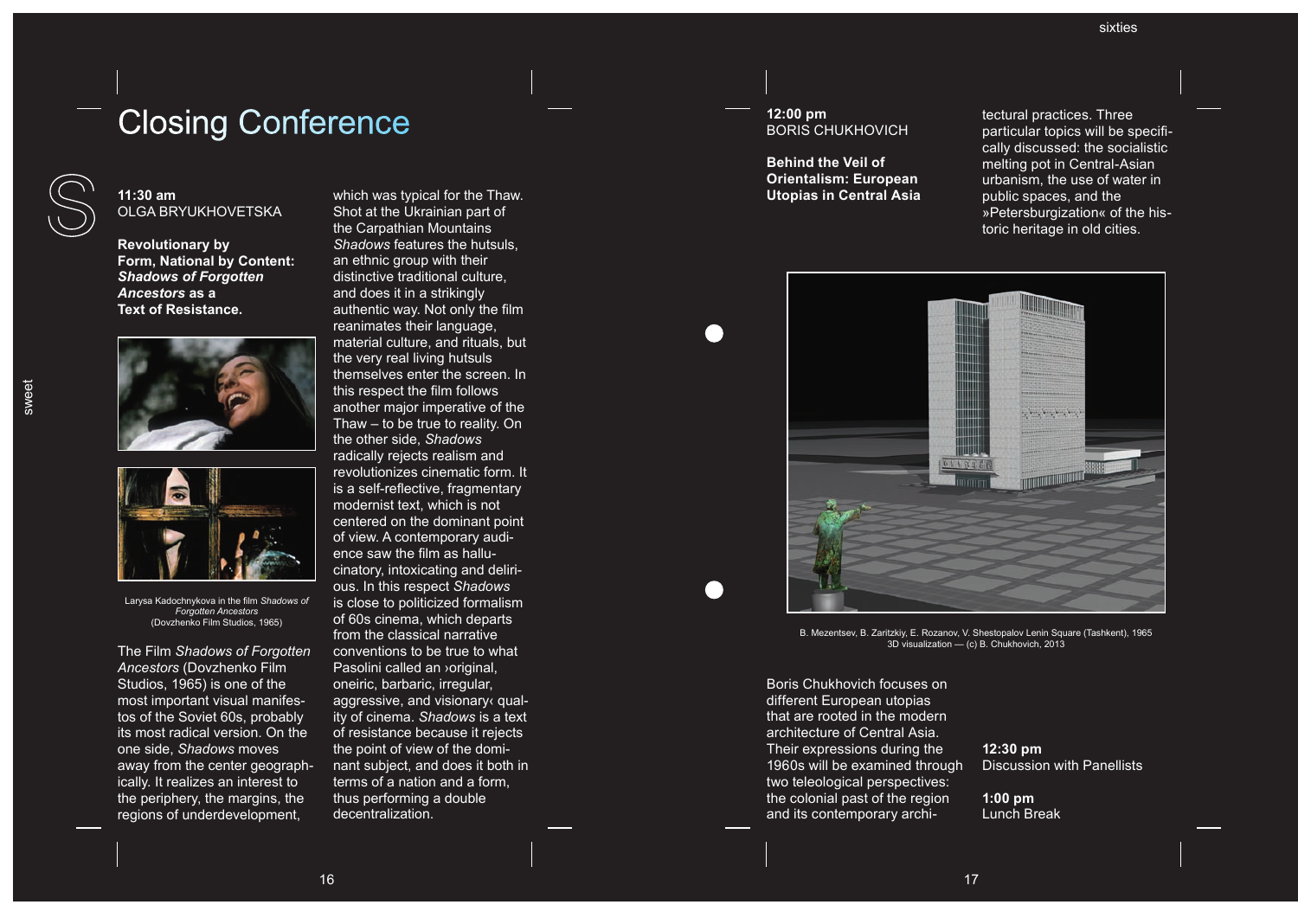### **2:30 pm** BRanisLaV DiMitRiJEViĆ

**Style and its Political Transfer in Yugoslav Culture of the 1960s**

The analysis of style is mostly regarded as a retrograde aspect of art historical studies, espe cially in comparison to a focus on the social and political role of art developed in social art history and later within the scope of »new art history«.<br>However, style can be treated also as a political and historical site, »a site that marks the changing historical conditions for the very formation of social identities«, as the theoretician<br>Ina Blom has put it. The culture of the 60s is an important case for the analysis of the rela tion between style and changing social conditions, as these years are remembered both for their »hyper-stylish« aesthetization and for their »revolution ary« political discourse. This decade is singled out as the period of the dissemination of new »media« culture, domi nated primarily by the emerging role of television, but also though the widespread develop ment of graphic and industrial design, fashion and, in general, of lifestyles constructed through consumerism, popular culture, and rock music.

As walter Benjamin pointed out, style represses the

crisis of trauma of modernity itself, the crisis of a historical event that shakes the foundations of the great truths of collective identity and historical continuity. the 1960s marked the culmination of the notion of the »modern style« in the midst of the gradual demise of modernity and its »nervous breakdown« happening with the events of 1968 and conceptual art's iconoclasm. The relation of style and counter-style, as a relation of commercial culture and non-conformist counter-cul ture, marks the operational mise-en-scene of political pro cesses and social changes.

Branislav Dimitrijević will focus on the issue of a transfer of desired lifestyles from the<br>West to the East in relation to a gradually abandoned ideologi cal kernel of socialist societies, especially within the liberal economic climate of Yugoslavia, following the process of reforms commenced in 1958 and culminated in 1965. Through selected examples of design, film, theatre, and art from Yugoslavia, we shall look into models of cultural translation, repetition, and reproduction of certain visual modes of establishing social identities and new structural fragmentations and polari-zations in relation to a homo-genous collective identity as stipulated by the socialist ideology.

**3:00 pm** LJILJANA KOLEŠNIK

**Yugoslav Cultural Diplomacy and the Non-Aligned Movement** 

The presentation is focused on the character, modalities, and intensity of Yugoslav cultural exchange with the non-aligned countries through the course of the 1960s and 1970s. Based on the ongoing research in the archives of the former socialist state's institutions, it will describe the format and content of the cultural programs imple mented in numerous African, Asian, and the Latin American countries and explain the strategic utilisation of international organisations (UNESCO, UNICEF) in fostering international visibility of »Yugoslavbrand socialism«. we shall also discuss the range of art and documentary exhibitions used to bring the cultures of the non-aligned countries to the close attention of Yugoslav citizens, as well as a few unique »institutional« traces that cultural exchange programs have left within the Southeast<br>European geo-political space.

> **3:30 pm**  Discussion with Panellists

**4:00 pm** Coffee Break

sweet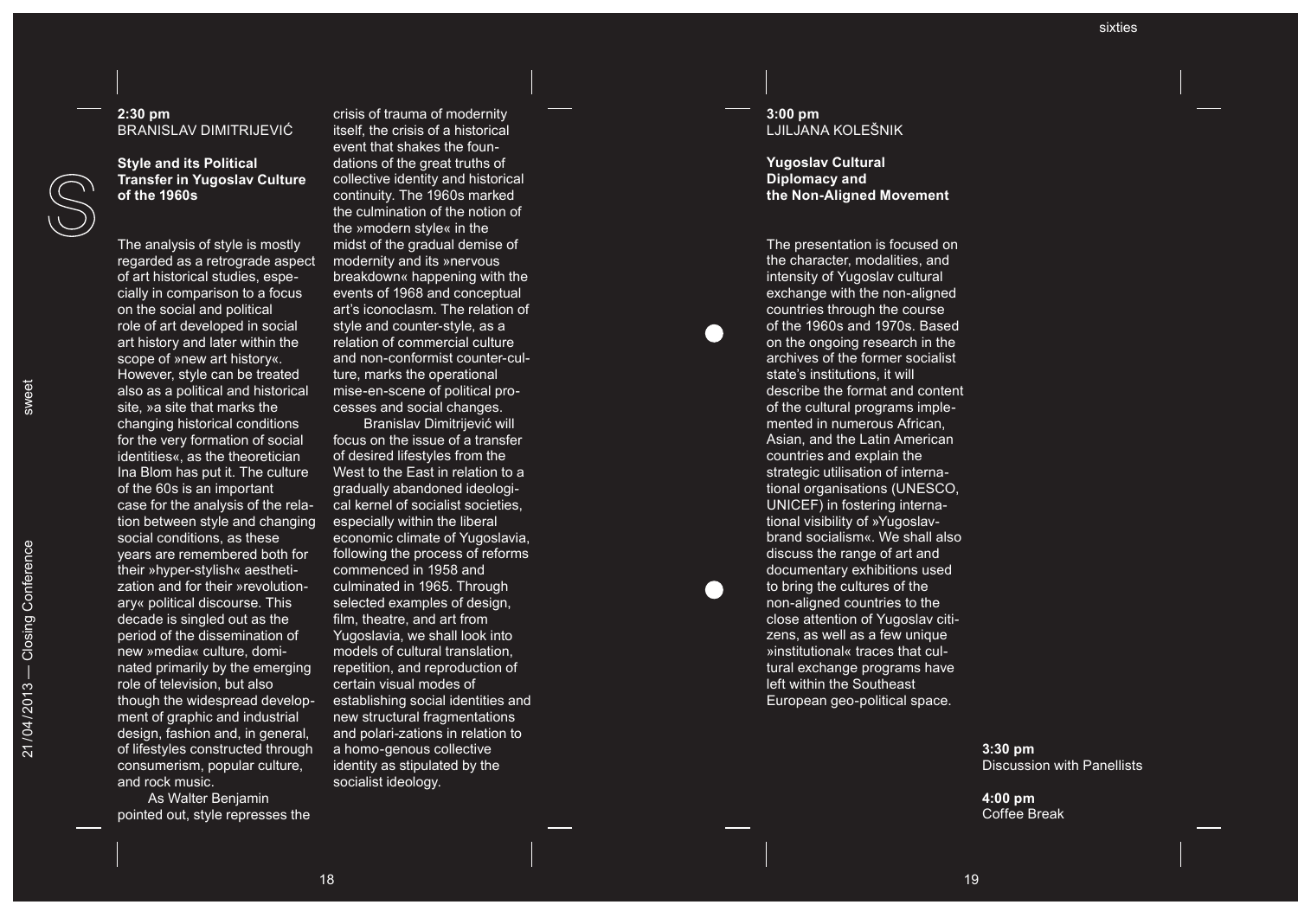#### **4:30 pm** CAtARiNA SiMãO

**Staging a Decolonization Process: A Work of Several Parts.** Party and the State, and thousands of Mozambicans who were committed to repres sive colonial-fascist organizations. Concrete reasons and actions led to the accomplishment of this meeting, but when



Still taken from »Os Comprometidos — Actas de um processo de descolonização«, Mozambique iNC 1983

Mozambique President and head of the Frelimo Party, Samora Machel, stretches his hands out towards the crowd: »we shall not forget!!!« he would shout and sing. Mozambique's colonial past needed to be constantly remembered so as to give meaning to the present of revolution. in her talk, Simão will show her current work on the reconstitution of a series of forty-four episodes of archival footage, revealing a highly intense four-day political meeting in Maputo in 1982. The meeting was held between the Frelimo

human and historical confrontations are shaped through this kind of »meeting practice«, many of the other relations involved are indeterminate. Simão's ongoing *Off screen project* raises questions about the operative topology of images and their use as instruments of governance. Alongside this approach, Simão will also present excerpts of a recently produced film piece, *these are the Weapons*, that was named after the 1978 Mozambican film *estas são as armas*.

### **5:00 pm** PORTER MCCRAY

#### **American Tutti-Frutti**





»Modern Art in the USA« Collection of the Museum of American Art

A long time ago in a land that was great but without a tradition in art, an art museum was opened. This museum was so adventurous and innovative that it succeeded in reinventing modern art. Encouraged by this achievement, it began sending exhibitions across the vast land, spreading the idea of modernism, and soon after it became widely known as The Modern.

But then a long and terrible war between the nations of the Old world erupted, destroying most of the culture including memories on modern art. Not too long after a peace was established, The Modern began sending exhibitions across the

ocean bringing hope and optimism to devastated lands. One day an exhibition of the cultural achievements of the New world arrived to the Old world. It opened first in the City of Lights that once was the metropolis of modernity. Although the public was not very pleased, the exhibition continued traveling to other cities on the continent. At the end of a yearlong journey it arrived to its farthest stop in the East, the White City. Here again the exhibition was met with hesitation and suspicion, even named the American Tutti-Frutti by a local government servant. Nevertheless it finally opened in the Palace of Art within the old city fortress known as Kale-Meydan. The opening was attended by numerous dignitaries and educated public. The exhibition seemed to have been a success, and was written about in all the important newspapers of the land.

however, after the exhibition closed and left the city, it was quickly forgotten and erased from the memory of its inhabitants as if it had never happened. Although the winds of modernism eventually swept even those remote corners of the Old world, memories of the Tutti-Frutti show never came back ... until today. (From the *tales of the Artisans* )

#### **5:30 pm**

Discussion with Panellists

sweet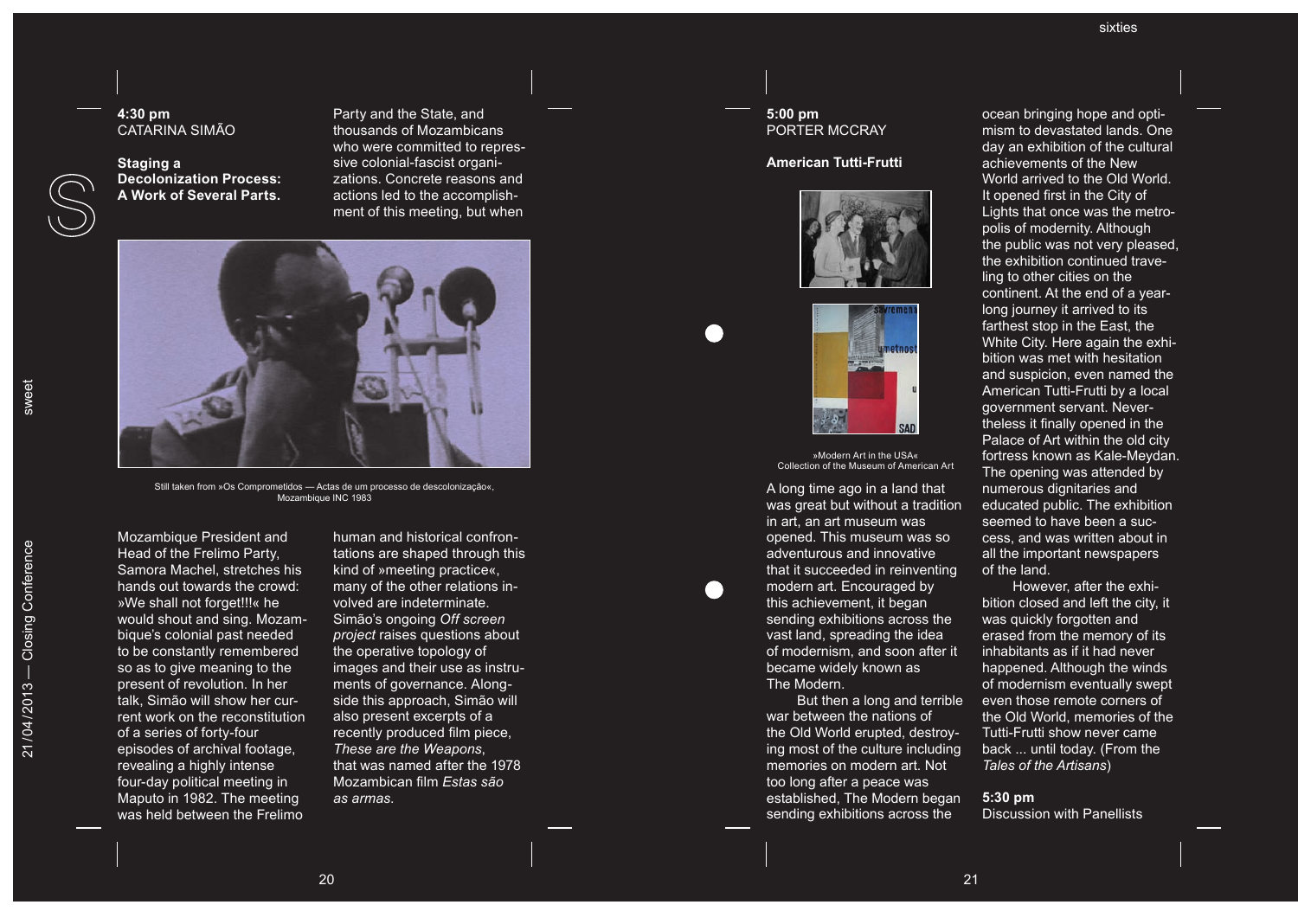## Panellists

#### **FRANCO BERARDI »BIFO« — Bologna**

Born in Bologna, italy in 1949, Franco Berardi Bifo is a writer, media theorist, and media activist. As a young militant he took part in the experience of Potere Operaio in the years 1967-1973, then founded the magazine *A/traverso* (1975–81), and was part of the staff of Radio Alice, the first free pirate radio station in Italy (1976–78).

involved in the political movement of Autonomia in italy during the 1970s, he fled to Paris, where he worked with Félix Guattari in the field of schizoanalysis.

He has been involved in many media projects, like *Telestreet*, and *Recombinant.org* .

Bifo published the books *Poetry and Finance* (1912), *After the Future* (2011), *the Soul at Work* (2010), *Felix* (2001), *Cibernauti* (1994), *Mutazione e Cyberpunk* (1993), and contributed to the magazines *Semiotext(e)*, *Chimères*, *Metropoli*, and *Musica 80*.

He is currently collaborating with *e-flux journal*.

Coordinator of the European School for Social Imagination (SCEPSI), he has been teaching at Ashkal Alwan in Beirut, Pei-Macba in Barcelona, Accademia di Brera in Milano, and has lectured in social centers and universities worldwide.

#### **OLGA BRYUkhOVETSkA — kiev**

Olga Bryukhovetska is an associate Professor of Cultural Studies at National University of kyiv-Mohyla Academy and co-founder of the visual Culture Research Center. She specializes in cinema and visual culture, and her current research focuses on the Soviet imagination.

#### **BORIS ChUkhOVICh — Montreal**

Boris Chukhovich is an independent curator, art historian and specialist of modern and contemporary arts of Central Asia. he has been collaborating with scientific institu tions and universities in Canada and France including Maison des Sciences de l'Homme (Paris), Université du Québec à Montréal, Université Laval (Quebec) and York University (Toronto). His curatorial works include projects such as *Museum*  of Central Asian Arts (Exhibition Center at université de Montréal), *New Orientalism in Quebec* (Montreal, 2004), *After Catastrophe* (Ottawa, 2004), *Return of the Metaphor* (Montreal Biennale, 2007),

*Lingua Franca – Frank tili* (venice Biennale, 2011). Boris Chukhovich is also the author of many virtual museum and university projects. he works as an artist in digital media. Boris lives and works in Montreal.

#### **CLARE DAVIES — Cairo**

Clare Davies is a doctoral candidate and erwin Panofsky Fellow at the institute of Fine Arts, New York University. Her dissertation explores how both the ontological and the epistemological statuses of the work of art in early twentieth-century Egypt were transformed within expanding cosmopolitan and colonial currents of exchange and coercion. She lives in Cairo.

#### **EkATERINA DEGOT — Moscow**

Ekaterina Degot was born 1958, is an art historian, art writer, and curator whose work focuses on aesthetic and sociopolitical issues in Russia, predominantly in the post-Soviet era. She recently co-edited *Post-Post-Soviet?*: *Art, Politics and Society in Russia at the turn of the Decade* (with Marta Dziewanska, et al., 2013), and convenes the Bergen Assembly, Bergen, 2013, with David Riff. Degot lives and works in Moscow.

#### **YASMINA DEkkAR — London**

Yasmina Dekkar is a researcher and cultural theorist based in Berlin and London. She was educated in film theory, islamic studies and art history in Berlin, Cairo and Paris and holds an MA in Postcolonial Studies from Goldsmiths College, London. She is a PhD candidate in the department of Visual Cultures at goldsmiths College. her research project attemps an enquiry into the memory politics and archival conflicts of the Algerian national state as it constituted itself through the armed struggle of the FLN with the French state and through civil war. Her aspiration is to reconstruct the complex political agencies exercised by cinema, by firstly examining the cine-political role played by the only recently reopened Cinémathèque in Algiers, and secondly through a series of readings of the archives around the banned compilation film *insurréctionnel / Insurrectionary* (1973) by the Algerian film maker Farouk Beloufa.

She has co-organized a number of events including a ten day film programme titled *OtHeR CiNeMAS* at Arsenal Cinema, Berlin (2004) curated by Mark Nash as part of the *3. berlin biennial for contem-*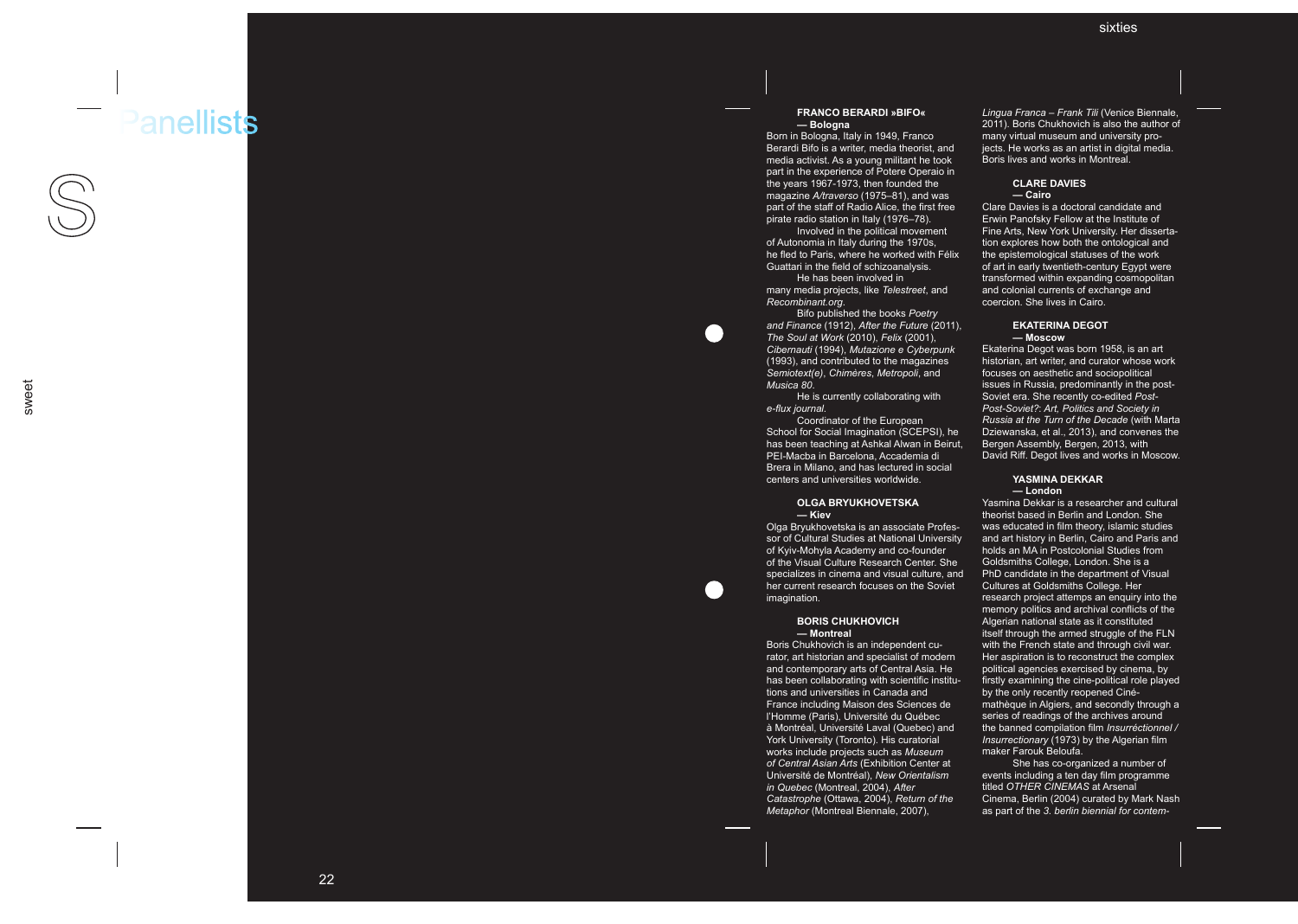*porary art*, a three day conference with Homi Bhabha as part of the festival *Re-iMAGiNiG*  ASIA (2008) at House of World Cultures, Berlin. She worked as assistant for hito Steyerl, for the video installation *eUROSCAPeS* as part of the hub *MiGRAtiON* of the *3. berlin biennial for contemporary art* (2004) and as assistant for steyerl's film *NOVeMBeR* (2004). She is involved in the long term research project *MATTERS OF COLLABORATION.*<br>*Politics of History and the relation between Purope and Africa (2011 ongoing),* curated by Anselm Franke at house of World Cultures, Berlin.

#### **ALI ESSAFI — Casablanca** ali Essafi was born in Morocco in 1963. He

studied psychology in France, then entered the world of filmmaking. His works as a director include *Général, nous voilà!* (*General, Here We Come!*, 1997), a documentary about Moroccan veterans of the French army. It was awarded the Special Jury Award at the Namur Film Festival in Belgium, and shown in Carthage and at the Paris Biennale of Arab Cinema. *Le Silence des champs de betteraves* (*the Silence of the Root Fields*, 1998), was awarded the grand Prix at the International Festival of Environmental Film & video in Paris, and was also included in the Cinéma du Réel documentary festival. in 2001, his *Ouarzazat Movie* was awarded Best Mediterranean Documentary at the CMCA, and praised on the international circuit. in 2002, ali Essafi returned to Morocco where he made other documentaries and became involved in public television for two years as an Art Director Adviser. He recently finished his latest film, *Wanted!*, which was commissioned by the 10th Sharjah Biennial and selected by the MoMA's program on experimental Arab film, »Mapping Subjectivity«. Currently based in Casablanca, he lives between Morocco and Brazil.

#### **LjILjANA kOLEšNIk — Zagreb**

Ljiljana kolešnik is the senior research advisor at the Institute of Art History in Zagreb. Croatia. She studied art history and comparative literature at the University of Zagreb, where she received her PhD in 2000 on the subject of *Croatian Art and Art Criticism of the 1950s*. She is the founder of the Regional Centre for Art, Culture and New Media, recently established by the Zagreb institute of art History. Main fields of her research are post-war modernist art and visual culture of socialist Yugoslavia, cultural transfers and artistic migrations, historiography and methodology of art history.

#### **PORTER McCRAY — Berlin**

Porter Mccray was the Director of the MoMA international Program during the 1950s. in recent years, he has been associated with the Museum of American Art in Berlin. His latest public appearance was the lecture »MoMA and the international Program« at the James Gallery (CUNY Graduate Center, New York 2011).

#### **Josip Rastko Močnik — Ljubljana**

Josip Rastko Močnik, sociologist, teaches theory of ideology, discourse analysis and epistemology of the humanities and social sciences at the University of Ljubljana, Slovenia. Co-chair of the international Board of Directors of the institute for Critical Social Studies, Sofia and Plovdiv. Member of the international advisory board of the journal *eszmélet*, Budapest. Member of the international board of the journal *Sociologicheski problemi*, Sofia. Member of the editorial board of the publishing house Založba /\*cf., Ljubljana. Member of the editorial board of the on-line journal Transeuropée*nnes*, Paris. Doctor *honoris causa* at the Plovdiv University »Paisiy Hilendarski«.

#### **YEhUDA SAFRAN — New York**

Yehuda E. Safran studied at Saint Martin's School of Art, the Royal College of Art, and University College, London. He has taught at the Architectural Association, goldsmith's College, London University, the Royal College of Art, London, and the Jan van<br>Eyck Academy, Maastricht.

he was a fellow of the Chicago institute of Architecture and Urbanism and visiting Professor at the School of Architecture, University of Illinois, as well as at Rhode island School of Design and harvard Graduate School of Design. He has published in Domus, Sight and Sound, Paris Match, Lotus, A+U, AA Files, Proto-typo, Metalocus, Abitare, The Plan, and with Springer and Artpress. with Steven holl and others, he was editor of 32 Beijing/New York and among the editors of Springer-verlag, vienna. he is the author of Mies van der Rohe (2000). he curated, inter alia, the Arts Council of great Britain's touring exhibition and publication The Architecture of Adolf Loos and the Frederick kiesler show at the Architectural Association. he was a trustee

of the 9H Gallery, a founding member of the Architecture Foundation in London, and a member of the College international de Philosophie, Paris. Currently he lives and works in New York, where he directs the Potlatch journal and the Research Lab for Art and Architecture, and teaches at Columbia University graduate School of Architecture, Planning and Preservation. in addition, he is a consultant to Steven holl Architects.

#### **GEORG SChöLLhAMMER — Vienna**

georg Schöllhammer is a cultural theorist, editor and curator. he is editor-in-chief of the iournal Springerin – Hefte für Gegenwartskunst, vienna, which he founded in 1995. From 2004 to 2007 he was editor-in-chief of Documenta 12 and conceived and directed the Documenta 12 magazines. he is head of tranzit.at, leads the international research groups »Local Modernities – Architecture at the Margins of the Soviet Empire« (Frankfurt/Vienna) and »Sweet Sixties?« (Istanbul/ Yerevan / Zagreb) and is chair of »the julius koller society«. (Bratislava). Schöllhammer works as a researcher in the context of »Former west« and as a board member of ERSTE Foundation and »Kontakt. The Art Collection of Erste« (Vienna), as well as being on the artistic board of the steirischer herbst festival in Graz. He is a corresponding member of the Vienna Secession. Georg Schöllhammer is currently

based in vienna.

#### **CATARINA SIMãO — Lisbon**

*Off screen project – Mozambique Film Archive* is an ongoing art project, initiated by Catarina Simão in Maputo, Mozambique, in 2009. Simão is a Lisbon-based artist and independent researcher. her practice is built upon research and collaboration. It encompasses art installation, video, film screening, radio shows, and participatory workshops. She has authored essays associated with the subject of her project, on such topics as political theory, propaganda images, archives, and artwork based on primacy of process.

*OFF SCReeN PROJeCt* Since 2009, Catarina Simão has developed an »in flux« format project to work on the nature of perception and of encoded memory build up through images, documents, and archives. The project centers around an ongoing dialogue with a specific archive, the Frelimo's film collection, housed in a state archive in Maputo, Mozambique.

Public presentations of *Off screen project* are modeled along the idea of a »documentation room« as a reflection of its cumulative and dialogical character. it proposes to reveal documents, images, testimonies, texts, and films as narratives of different forms of a post-colonial condition: from the context of the liberation movements that produced a revolutionary film col lection in Mozambique, to global capitalism that is now prospecting for its preservation, to the present moment where it appears as fragments of personal research. A montage-like effect allows viewers to read a specific work methodology, where the task of reassembling an archive genealogy weaves itself as an experience in relation to history and western epistemology – and not necessarily in relation to the past.

This ongoing project has been presented in its different stages in art contexts in Lisbon, Porto, Maputo, vienna, London, Paris, Barcelona, Amsterdam, and Seville. it was also part of the Manifesta Biennial 8 in Murcia in 2010, and the Africa. cont art program in 2011, in Lisbon. *Off screen project* has developed connections with radios, libraries, university and historical archives. During 2012, the project collaborated in Berlin with the Centre of Modern Oriental Studies and the Living Archive program of Arsenal Cinema. Recently, the project was presented at the Sweet Sixties Conference in cooperation with Ashkal Alwan, in Beirut. Simão is co-founder of the PIE group – Performance  $&$  Image Exploration (2011) and was part of the curators' board for GHOST art residencies, at Atelier Real, Lisbon, in 2011.

#### **RAYYANE TABET — Beirut**

Rayyane Tabet is an artist living and working in Beirut. he earned a Bachelor's degree in Architecture (BArch) from The Cooper Union, New York before receiving a Masters in Fine Arts (MFA) at the University of California, San Diego. His work is concerned with researching hidden histories that are transformed and retold through objects and installations. His work was included in the Sharjah Biennial X in 2011 and The Un*governables:* The New Museum Triennial in 2012. he received the Abraaj Capital Art Prize 2013 and was a Special Prize winner of the Future generation Art Prize 2012.

sweet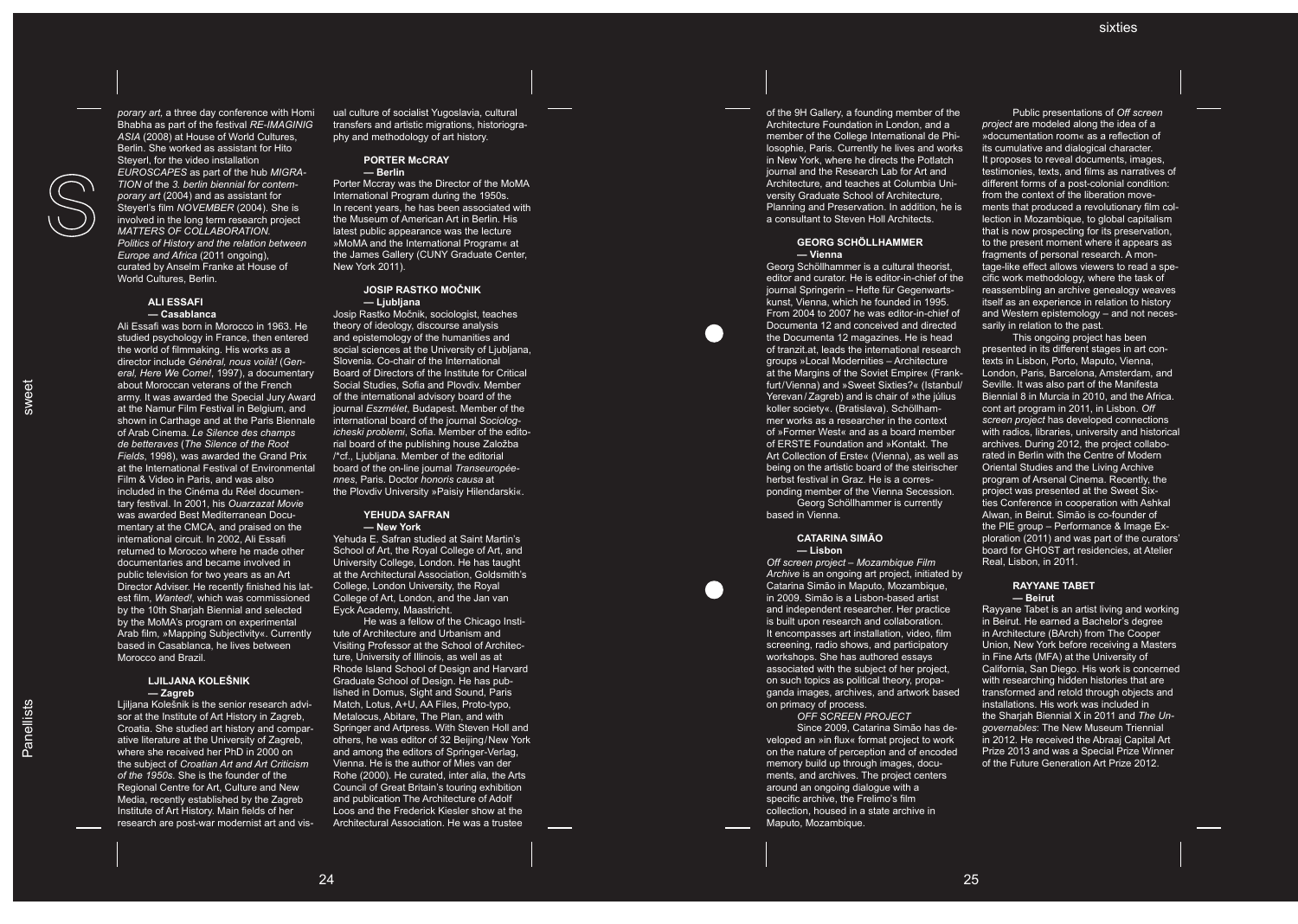# Colophon

### CONFeReNCe & LeCtuRe SeRieS

**Curator** georg Schöllhammer

klemens gruber (Lecture Series) tfm, Institut für Theater-, Film- und Medienwissenschaft universität wien

Project Co-ordinators Felix Gaudlitz, Ines Gebetsroither Michaela geboltsberger

#### SWEET SIXTIES

 $\blacksquare$ 

**Curators** Ruben Arevshatyan, georg Schöllhammer

Project partners what, how & for whom/ whw — Zagreb Anadolu kültür — istanbul Architekturzentrum wien.

Project Co-ordinators Mirjam Paninski, Marlies Pillhofer

Project Co-workers Angela Bedekovic, Ulrike Kuner

Art-Direction & Graphic-Design Atelier Liska wesle, wien/ Berlin

#### Sweet SixtieS was initiated by tranzit.at

tranzit.at is the Vienna hub of tranzit.org, a network of independent initiatives in Austria, Czech Republic, hungary, Romania and Slovak Republic. tranzit.org operates as a collective of these autonomous local units, cooperating across various borders – between nations, languages, media, mentalities and histories.

Allianz

INSTITUT FÜR THEATER-, FILM-UND MEDIENWISSENSCHAFT

UNIVERSITÄT WIEN

tranzit.at was founded in 2004. Its aim is to challenge the post-Fordist idea of cultural production and of the cultural institution in the categories of efficiency and relevance. tranzit.at is dedicated to the research of long-term counter canonical artistic practices and engaging in translocal collaborations beyond the event and across disciplines. http://at.tranzit.at

sixties

Supported by:



weet ixties

tranzit.at





**ERSTE Stiftung** 

with the support of the Culture Programme of the European Union